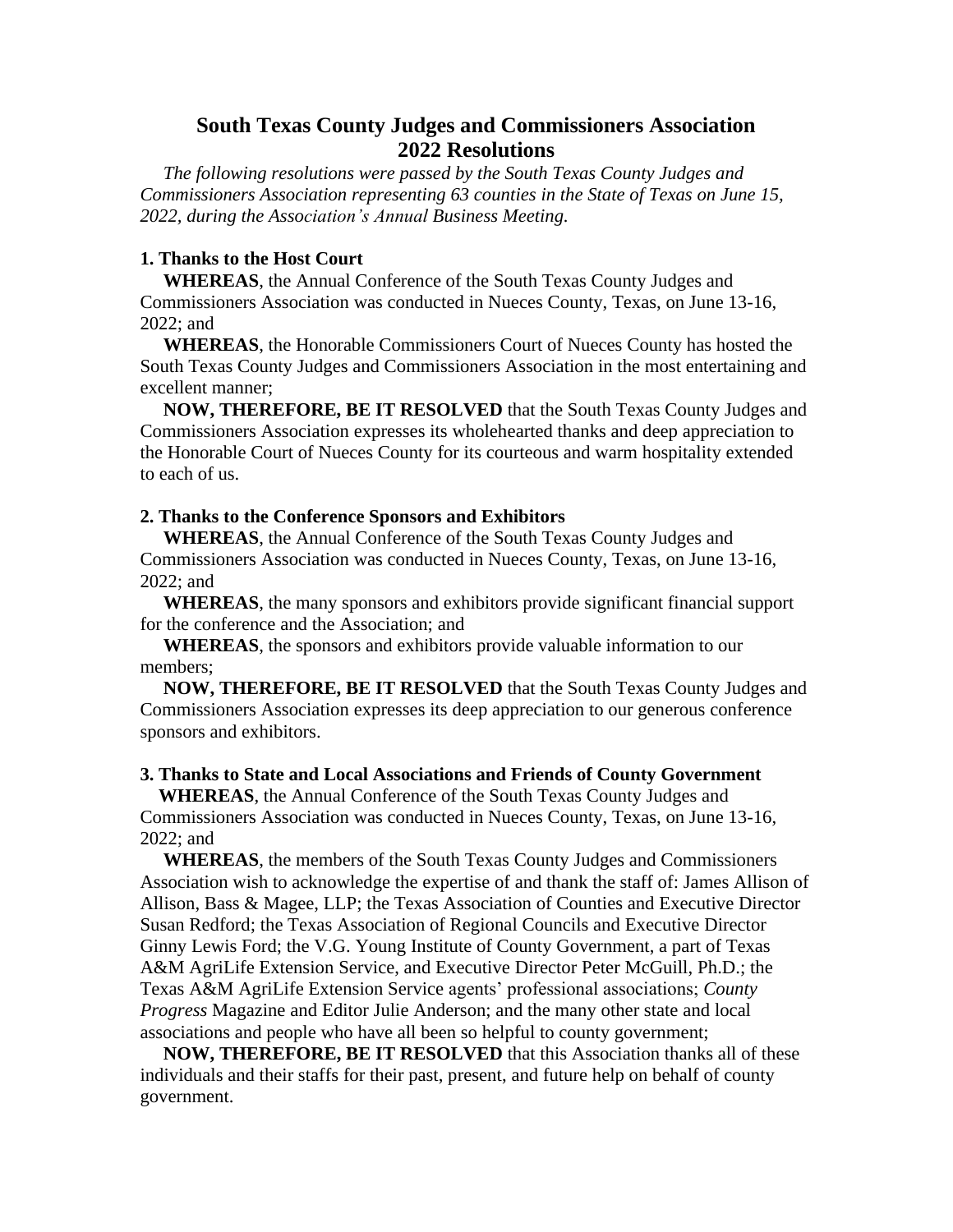## **4. Memorial to Deceased Officials and Special Friends**

 **WHEREAS**, the following highly regarded members and friends of the South Texas County Judges and Commissioners Association are deceased; and

 **WHEREAS**, the Association desires to pay appropriate respect to these members and friends; and

 **WHEREAS**, since our last conference, the South Texas County Judges and Commissioners Association has mourned the passing of:

 *Former Wharton County Commissioner Leroy E. Dettling Former Victoria County Commissioner Wayne Dierlam Former Victoria County Commissioner Rex Easley Former Zapata County Judge David Morales Former Victoria County Commissioner Jerry Nobles Former DeWitt County Commissioner Alfred Gene Rangnow Duval County Judge Gilbert Saenz*

*Former Victoria County Commissioner Frank Targac*

**NOW, THEREFORE, BE IT RESOLVED** that the South Texas County Judges and Commissioners Association members pause for a moment of silence and meditation to honor the memory of these respected individuals.

#### **5. Opposition to Unfunded Mandates**

 **WHEREAS**, Texas counties are responsible for the operation and management of many and various governmental programs as required or authorized by state law; and

 **WHEREAS**, some county government programs are fully or partially supported with funds disbursed by the State of Texas pursuant to the state appropriations process; and

 **WHEREAS**, the State of Texas, acting through the Texas Legislature or through a state agency or executive order, may enact laws or promulgate rules that have the effect of imposing mandatory financial obligations upon Texas counties; and

 **WHEREAS**, the State of Texas, through the Texas Legislature or through a state agency or executive order, mandates that counties implement certain governmental programs or perform certain duties and obligations including financial commitments by a county to expend county funds in connection therewith; and

 **WHEREAS**, every unfunded mandate results in a mandatory increase in property taxes; and

 **WHEREAS**, during each regular session of the Texas Legislature, all state funds that support county programs are reviewed through the state appropriation process and by other state budgetary review systems; and

 **WHEREAS**, the aforementioned review process may result in a reduction, or cessation, of state financial support of county government programs causing an unforeseeable disruption and reduction of the county budget and operations; and

 **WHEREAS,** Texas counties cannot achieve reliable financial planning and the necessary bond ratings sufficient to support county-related obligations when the state mandates a new program that is not fully funded or under conditions where the state reduces or fully withdraws prior funding and disbursement for county government programs;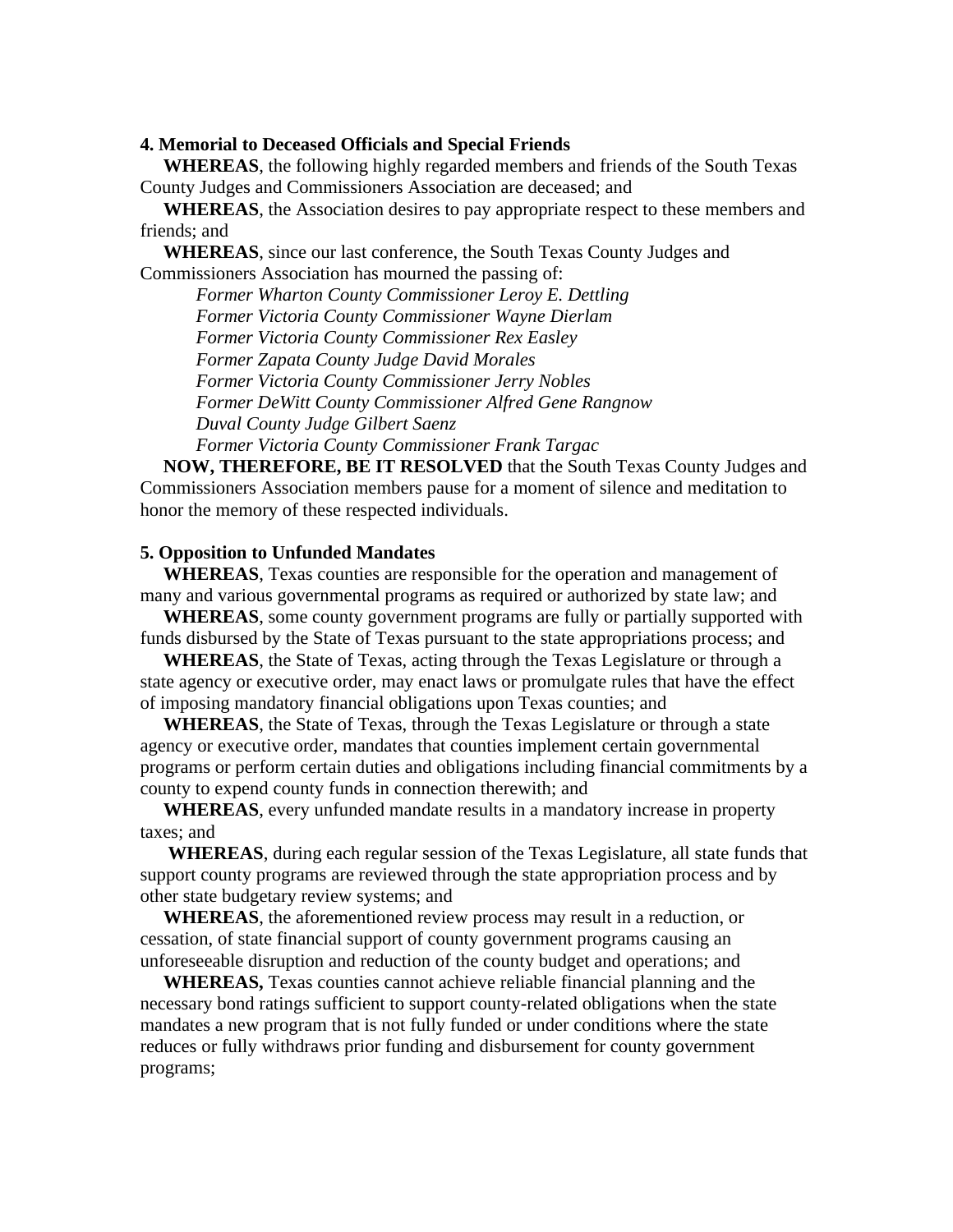**NOW, THEREFORE,** the South Texas County Judges and Commissioners Association and its current member counties do hereby resolve that for the foregoing reasons, it is in the best interests of Texas counties and their taxpayers to support and favor the passage of legislation in the form of an amendment to the Constitution of the State of Texas that would expressly prohibit the imposition of a mandatory governmental program on Texas counties, whether by an act of the Texas Legislature or a state agency or by executive order, unless the State of Texas has fully funded and disbursed all necessary funds to enable Texas counties to operate said governmental program.

## **6. Support for Local Decision-Making and Opposition to Revenue Caps**

 **WHEREAS,** 52 percent of the average taxpayer's property tax burden is due to school taxes while only 16 percent is due to county taxes; and

 **WHEREAS**, revenue caps diminish local decision-making and tie the hands of county officials and limit their ability to provide essential services to address the needs and emergencies of their citizens; and

 **WHEREAS**, county government is already struggling to meet the demands of underfunded and unfunded state mandates such as emergency management programs, appointed attorneys in CPS cases, indigent health care and indigent defense, and federal mandates such as the Help America Vote Act and the Clean Air Act; and

 **WHEREAS,** the demands on county budgets continue to increase including health care, motor fuel, road materials, and all other products and services purchased by counties; and

 **WHEREAS,** artificial revenue caps result in a shift of taxes from fluctuating properties, such as volatile mineral values, to those remaining relatively stable in value, such as residential properties; and

 **WHEREAS,** additional revenue caps will result in a severe impact on county services; and

 **WHEREAS**, it is inequitable for the Texas Legislature to impose additional revenue caps on local governments without alternative funding sources and unfunded mandate relief;

 **NOW, THEREFORE, BE IT RESOLVED** that the South Texas County Judges and Commissioners Association does hereby express its opposition to limits to local decisionmaking and does hereby oppose any further unreasonable revenue caps upon Texas counties, and the South Texas County Judges and Commissioners Association expresses its deep appreciation to all legislators who oppose these unsound measures.

#### **7. County Local Option Revenue Sources**

 **WHEREAS,** county revenue sources are extremely limited; and

 **WHEREAS,** under current statutes, counties are forced to rely upon property taxes to fund necessary services; and

 **WHEREAS,** county taxpayers should have the option to adopt a local sales tax, a local severance tax, a local motor fuel tax, an increase in local vehicle registration fees, and other revenue sources to reduce property taxes;

 **NOW, THEREFORE, BE IT RESOLVED,** that the South Texas County Judges and Commissioners Association requests that the Legislature amend the tax statutes to allow the adoption of a county local option sales tax, a local option severance tax, a local option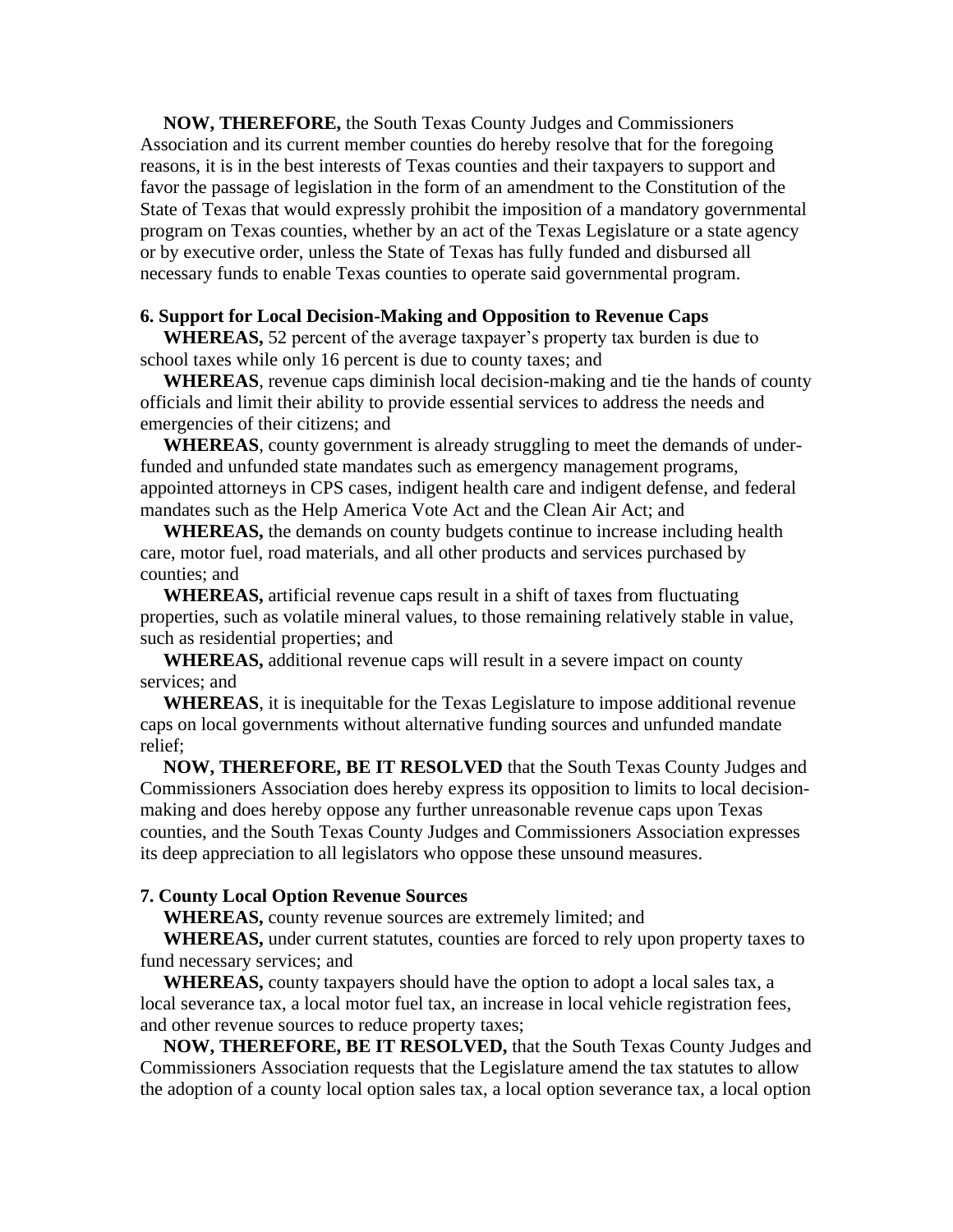motor fuel tax, an increase in local vehicle registration fees, and other revenue sources for the reduction of property taxes without imposing any additional revenue caps.

## **8. State Funds for Indigent Criminal Defense and Magistration Costs**

 **WHEREAS,** the right to assistance by legal counsel is guaranteed by the U.S. Constitution; and

 **WHEREAS,** the State of Texas is required to implement this right and provide legal counsel to indigent criminal defendants; and

 **WHEREAS**, the Texas Fair Defense Act, adopted by the Texas Legislature in 2001, implements this right and requires certain procedures and attorney appointments; and

 **WHEREAS,** the Texas Legislature has failed to provide sufficient funding to offset the additional costs of the Fair Defense Act and has shifted this cost to county taxpayers; and

 **WHEREAS,** county expenditures for indigent criminal defense have increased over 200 percent since the adoption of the Fair Defense Act; and

 **WHEREAS,** the state funding is totally inadequate, providing approximately 12 percent of the indigent defense costs and none of the costs for criminal magistration; and

 **WHEREAS,** indigent criminal defense and criminal magistration are state responsibilities that should be adequately funded on a statewide basis, not a burden overwhelmingly borne by local property taxpayers; and

 **WHEREAS,** the recent passage of legislation to require additional bond proceedings will certainly increase the costs to local taxpayers without state funding;

 **NOW, THEREFORE, BE IT RESOLVED** that the South Texas County Judges and Commissioners Association does hereby request that the Texas Legislature fully fund the cost of indigent criminal defense, which has cost local taxpayers over \$3.2 billion from 2001 through 2021, and fully fund any additional cost for criminal magistration imposed by the Special Session of the 87th Texas Legislature.

# **9. Juvenile Probation Funding**

 **WHEREAS,** the supervision of juvenile offenders is a responsibility of the State of Texas; and

 **WHEREAS,** the Texas Legislature has consistently failed to appropriate sufficient funding to meet this responsibility; and

 **WHEREAS,** Texas counties have increasingly met this burden by funding juvenile probation services and facilities; and

 **WHEREAS,** Texas counties and their local taxpayers are now providing over 75 percent of the costs of juvenile probation; and

 **WHEREAS,** current state funding formulas will continue to shift additional costs to county taxpayers unless addressed by the State of Texas;

 **NOW, THEREFORE, BE IT RESOLVED** that the South Texas County Judges and Commissioners Association does hereby request that the Texas Legislature fully fund the costs of supervision of juvenile offenders, including the costs for juvenile probation services.

## **10. Mental Health Patients**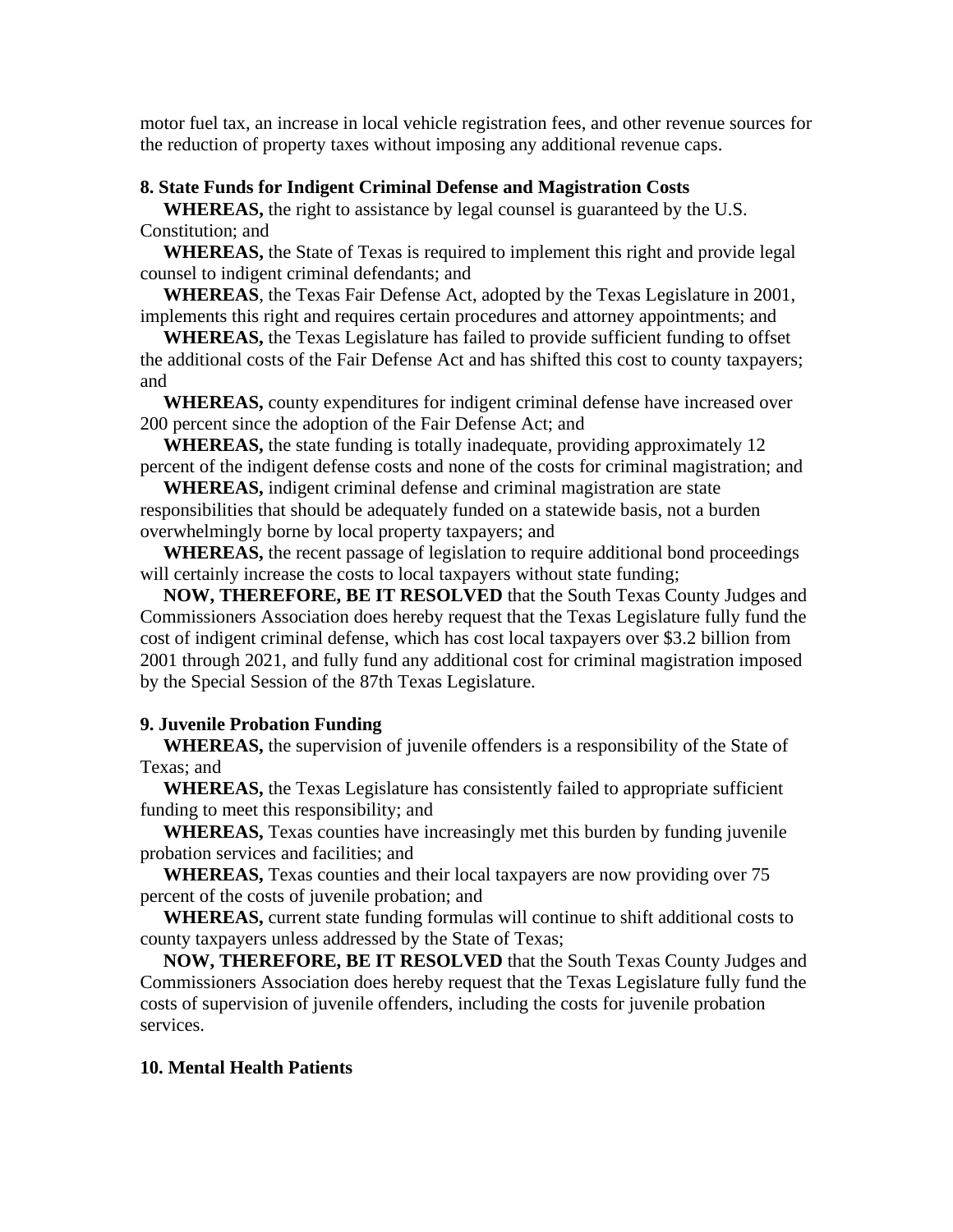**WHEREAS**, Texas counties are being forced to hold mentally incompetent prisoners for up to six months while awaiting court-ordered transfer to a state mental facility for treatment; and

 **WHEREAS**, each of these pre-trial inmates costs the local taxpayer approximately \$9,000 during this period of incarceration; and

 **WHEREAS**, the county jail is not an appropriate facility for the mentally ill, and these prisoners pose a high risk of injury to themselves, the jail staff, and other prisoners; and

 **WHEREAS**, a State District Court in Travis County ordered the Department of Health Services to receive these prisoners within 21 days of a judge's order; and

 **WHEREAS**, instead of accepting its responsibility, the state appealed this order; and

 **WHEREAS**, this delay by the state is increasing the cost to our taxpayers and continuing this improper practice;

 **NOW, THEREFORE, BE IT RESOLVED** that the South Texas County Judges and Commissioners Association hereby requests that the State of Texas implement additional funding for mental health services and implement the state mental health plan to ensure the efficient and effective use of these resources, and accept all mentally incompetent inmates within 21 days of their court-ordered transfer.

## **11. Opposition to Diversion of Dedicated Funds**

 **WHEREAS,** the Legislature has committed certain funds for dedicated purposes; and  **WHEREAS,** unfortunately these funds have been improperly withheld from these needed functions and used to balance the general state budget;

 **NOW, THEREFORE, BE IT RESOLVED** that the South Texas County Judges and Commissioners Association expresses its opposition to any state diversion of dedicated funds.

## **12. Emergency Services Program**

 **WHEREAS,** citizens of Texas desire access to 9-1-1 emergency services in an efficient manner, as evidenced by approval of the monthly fee on business and residential phone bills; and

 **WHEREAS,** the 9-1-1 emergency services dispatch and response depend on equipment which must function reliably on a continuous basis; and

 **WHEREAS,** older equipment reaches a point of being high maintenance and becomes unreliable; and

 **WHEREAS,** technology continues to improve, necessitating upgrading hardware and software for reverse 9-1-1 services and other needs;

 **NOW, THEREFORE, BE IT RESOLVED** that the South Texas County Judges and Commissioners Association urges our state legislators to provide full funding to the Emergency 9-1-1 Services Program for maintenance and improvement; and

 **BE IT FURTHER RESOLVED** that funds generated by the 9-1-1 surcharge will not be used by the Legislature as money set aside to balance the state budget; and

 **BE IT ALSO RESOLVED** that any such funds set aside be fully appropriated for the Emergency 9-1-1 Services Program.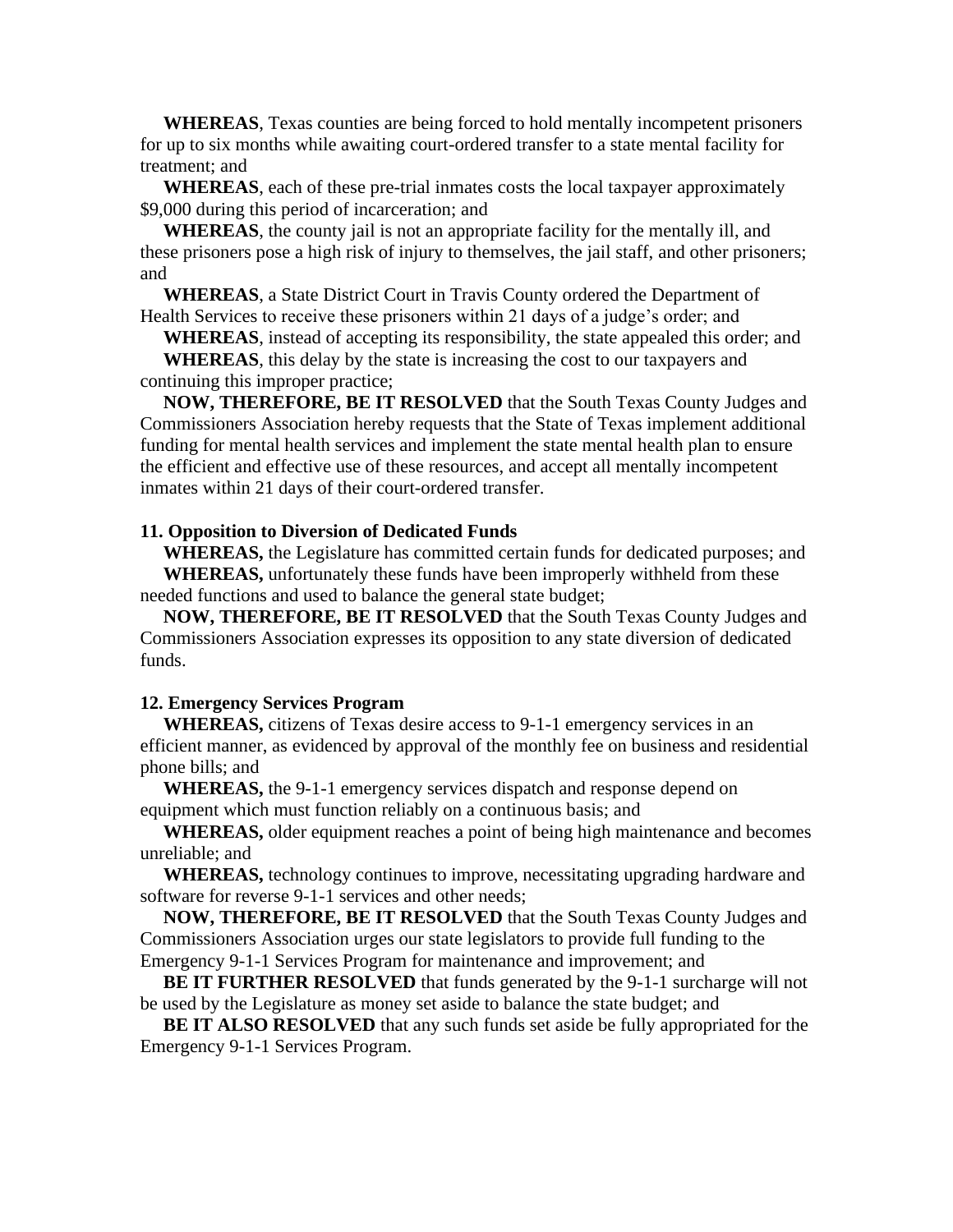# **13. Opposition to Granting Powers to Municipal Utility Districts and Special Utility Districts**

 **WHEREAS**, Texas is one of the fastest-growing states in the Union; and **WHEREAS,** city government and county government should have appropriate authority to regulate growth in their respective counties and cities; and

 **WHEREAS,** special water districts and private water corporations have the means to furnish water and provide for growth in rural areas of the counties; and

 **WHEREAS,** municipal utility districts and special utility districts have been improperly used by certain developers to avoid compliance with county and city infrastructure plans;

 **NOW, THEREFORE, BE IT RESOLVED** that the South Texas County Judges and Commissioners Association opposes the granting of additional powers to municipal utility districts, special utility districts, and any special districts, and requests that the approval of the county be required before any further districts are created.

## **14. Support for County Road Grant Fund**

 **WHEREAS**, constitutional amendments have been approved by the voters to increase dedicated funding for public roadways; and

 **WHEREAS**, these constitutional amendments provide additional funding to be used only for constructing, maintaining, and acquiring right of way for public roadways other than toll roads; and

 **WHEREAS**, these constitutional amendments provide needed support for public highways without increasing taxes; and

 **WHEREAS**, the county road system is eligible for assistance from this funding; and  **WHEREAS**, county roads are being devastated by overweight trucks to enhance the

production of oil and gas; and

 **WHEREAS**, the oil and gas severance tax should be equitably shared with counties to repair this damage; and

 **WHEREAS,** the Economic Stabilization (Rainy Day) Fund has reached record levels through deposits from the oil and gas severance tax; and

 **WHEREAS,** the appropriations from this Fund can be utilized to fund the repair and rehabilitation of county roads;

 **NOW, THEREFORE**, **BE IT RESOLVED** that the South Texas County Judges and Commissioners Association does hereby express appreciation for the additional funding appropriated to support the county road grant program and requests continued support for the county road system.

## **15. Uranium Mining Regulation**

 **WHEREAS,** uranium mining creates a special hazard for local groundwater; and

 **WHEREAS,** uranium mining places a high demand upon local groundwater resources; and

 **WHEREAS,** groundwater pollution by uranium mining cannot be recovered or rehabilitated and creates a permanent loss of groundwater; and

 **WHEREAS,** county and groundwater conservation districts have very limited power to regulate uranium mining under current law;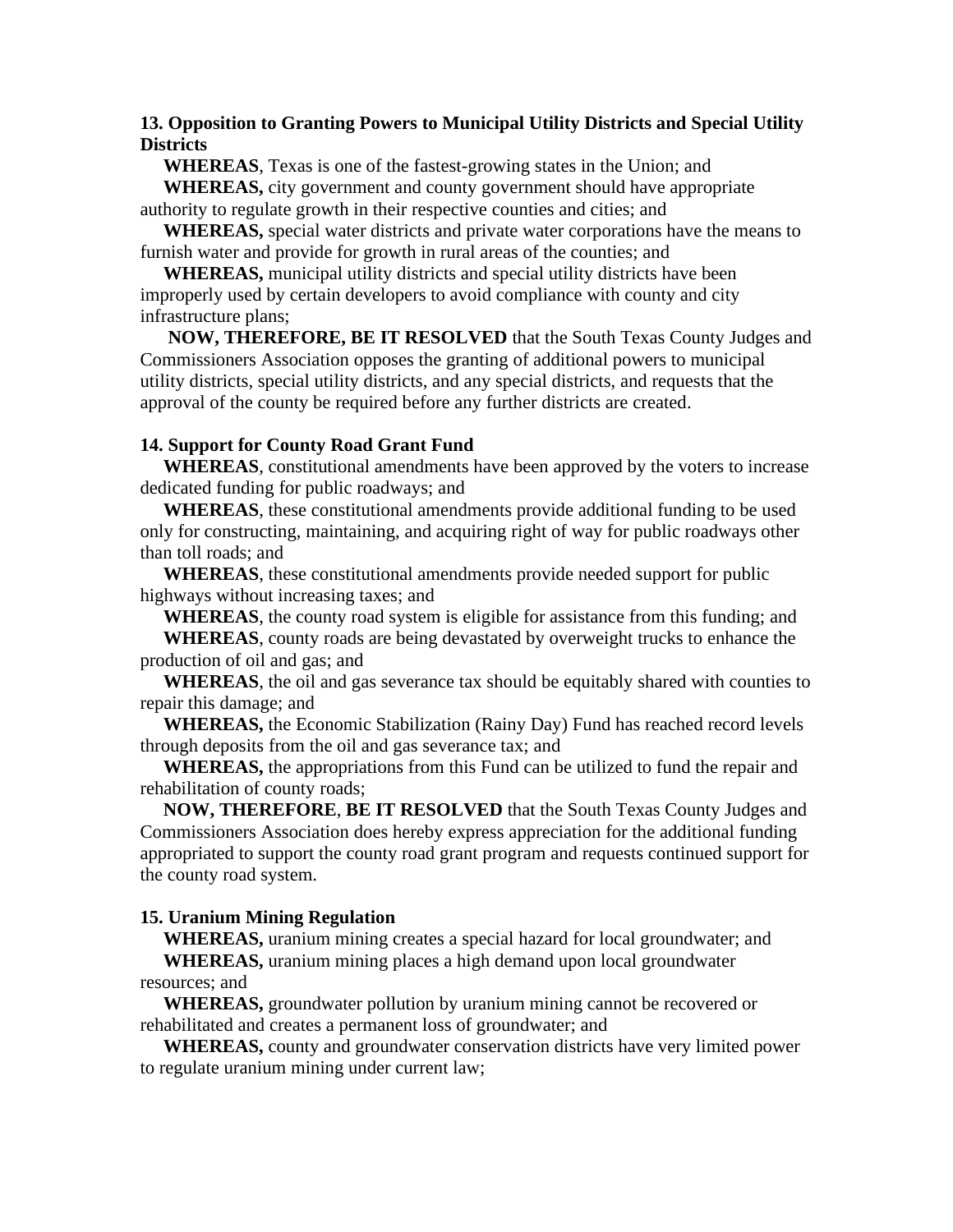**NOW, THEREFORE, BE IT RESOLVED** that the South Texas County Judges and Commissioners Association requests that state law be amended to require a due process permit proceeding and approval by the local Commissioners Court and groundwater conservation district before any permit is granted for uranium mining.

## **16. Sludge Waste and Biosolid Disposal**

 **WHEREAS,** human waste and other toxic materials are contained in municipal, domestic, and commercial sludge and biosolids; and

 **WHEREAS,** this sludge and biosolid waste contains harmful bacteria, viruses, and chemicals that may contaminate local water supplies; and

 **WHEREAS,** the current rules of the Texas Commission on Environmental Quality are inadequate to protect the water supply and adjacent landowners from the improper disposal of sludge and biosolid waste; and

 **WHEREAS**, disposal of these materials should be a matter of local regulation;

 **NOW, THEREFORE, BE IT RESOLVED** that the South Texas County Judges and Commissioners Association hereby requests that no permits be issued for the disposal of sludge and biosolid waste without the approval of the Commissioners Court and that the Texas Legislature clearly authorize local control of all sludge and biosolid waste permits.

## **17. Fireworks Regulations**

 **WHEREAS,** counties currently have limited authority to regulate fireworks; and  **WHEREAS,** due to the continued danger of drought and the concern for public safety, such regulations are necessary to protect life and property;

 **NOW, THEREFORE, BE IT RESOLVED** that the South Texas County Judges and Commissioners Association is opposed to any legislative action that would remove or limit current county authority to regulate fireworks.

## **18. Oil and Gas Waste Disposal Facilities**

 **WHEREAS**, the Texas oil and gas industry is a vital part of our economy; and  **WHEREAS**, this industry requires the use of disposal facilities to operate in an efficient manner; and

 **WHEREAS**, the operation of these disposal facilities can pose a substantial risk to the groundwater supply; and

 **WHEREAS**, protection of the groundwater is also essential to the economy and health and safety of Texas citizens; and

 **WHEREAS**, adequate information should be provided to Texas counties and their citizens to ensure the safe operation of oil and gas waste facilities and protection of the groundwater;

 **NOW, THEREFORE**, **BE IT RESOLVED** that the South Texas County Judges and Commissioners Association does hereby request that the Texas Legislature and the Texas Railroad Commission require that Texas counties, their citizens, and groundwater conservation districts be provided all available information concerning proposed oil and gas waste facilities in their area and a full opportunity to participate in the evaluation of any application for additional facilities; and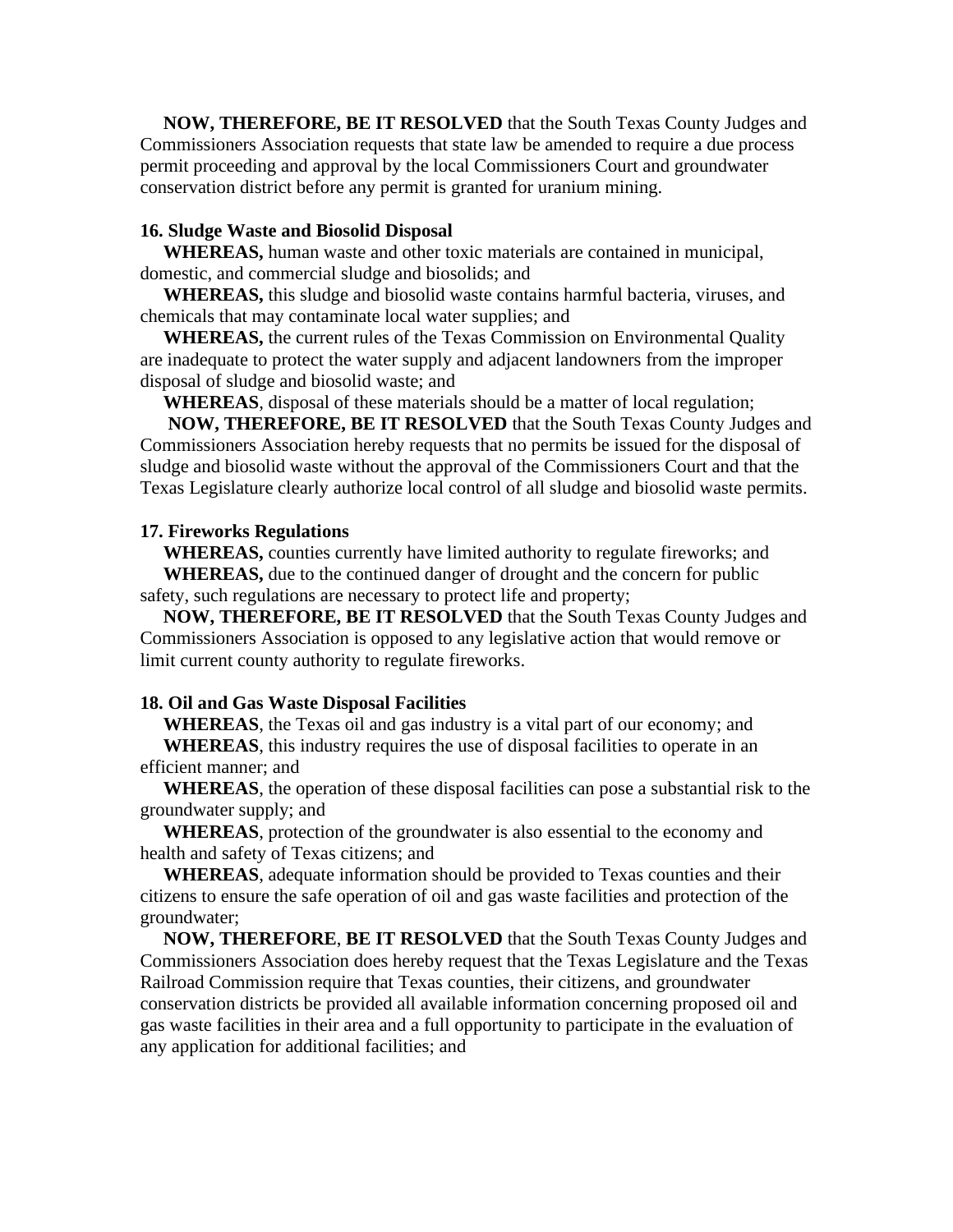**BE IT FURTHER RESOLVED** that the Texas Railroad Commission be required to evaluate and consider the full local infrastructure impact and effect on local communities before voting on any such permit.

## **19. Rural Public Transit**

 **WHEREAS,** 37 Rural Transit Districts serve all the counties throughout Texas; and  **WHEREAS,** Rural Transit Districts provide access to needed goods and services, jobs, and medical services throughout the rural counties of Texas; and

 **WHEREAS,** Rural Transit Districts traveled 36,056,467 miles and provided 4,624,135 one-way trips to the citizens of rural Texas in 2018; and

 **WHEREAS,** on average, bus fleets for Rural Transit Districts are at 130 percent of their established lifecycle; and

 **WHEREAS,** funding opportunities for large federal and state grants have historically left qualified rural projects underfunded; and

 **WHEREAS,** without increased funding, in order to meet increasing service demands and costs in rural areas, services to those most in need in rural Texas will suffer;

 **NOW, THEREFORE, BE IT RESOLVED** that the South Texas County Judges and Commissioners Association expresses its support for a meaningful increase in funding for Rural Transit Districts.

#### **20. Support for Funding Authority for County Transportation Projects**

 **WHEREAS**, on November 2, 2021, the voters approved Proposition 2, a constitutional amendment authorizing county financing for transportation projects; and

 **WHEREAS**, Proposition 2 authorized counties to participate in needed transportation projects without increasing property taxes; and

 **WHEREAS**, under Proposition 2, counties will be authorized to pledge the revenues from increased values of properties that benefit from a transportation project to fund the cost of the project; and

 **WHEREAS**, this financing method will equitably allocate the cost of such projects to the improved properties, rather than all county taxpayers; and

 **WHEREAS**, this financing method has been successfully implemented by Texas cities to finance essential transportation improvements;

 **NOW, THEREFORE, BE IT RESOLVED** that the South Texas County Judges and Commissioners Association does hereby support the passage of enabling legislation for Proposition 2 to authorize county financing for transportation projects.

#### **21. Full Funding of DPS Labs**

 **WHEREAS**, the State of Texas through the Texas Department of Public Safety (DPS) provides for the testing of controlled and illegal substances for criminal cases; and

 **WHEREAS**, while the service is valuable to the prosecutorial process, it is not timely as most tests require six-nine months before results are rendered; and

 **WHEREAS**, many alleged and formerly convicted violators must be released after 90 days with the high probability that they will reoffend and further endanger the public and further burden law enforcement; and

 **WHEREAS,** the recent reduction in state funding will reduce the effectiveness of the DPS labs and result in further delays in the administration of justice;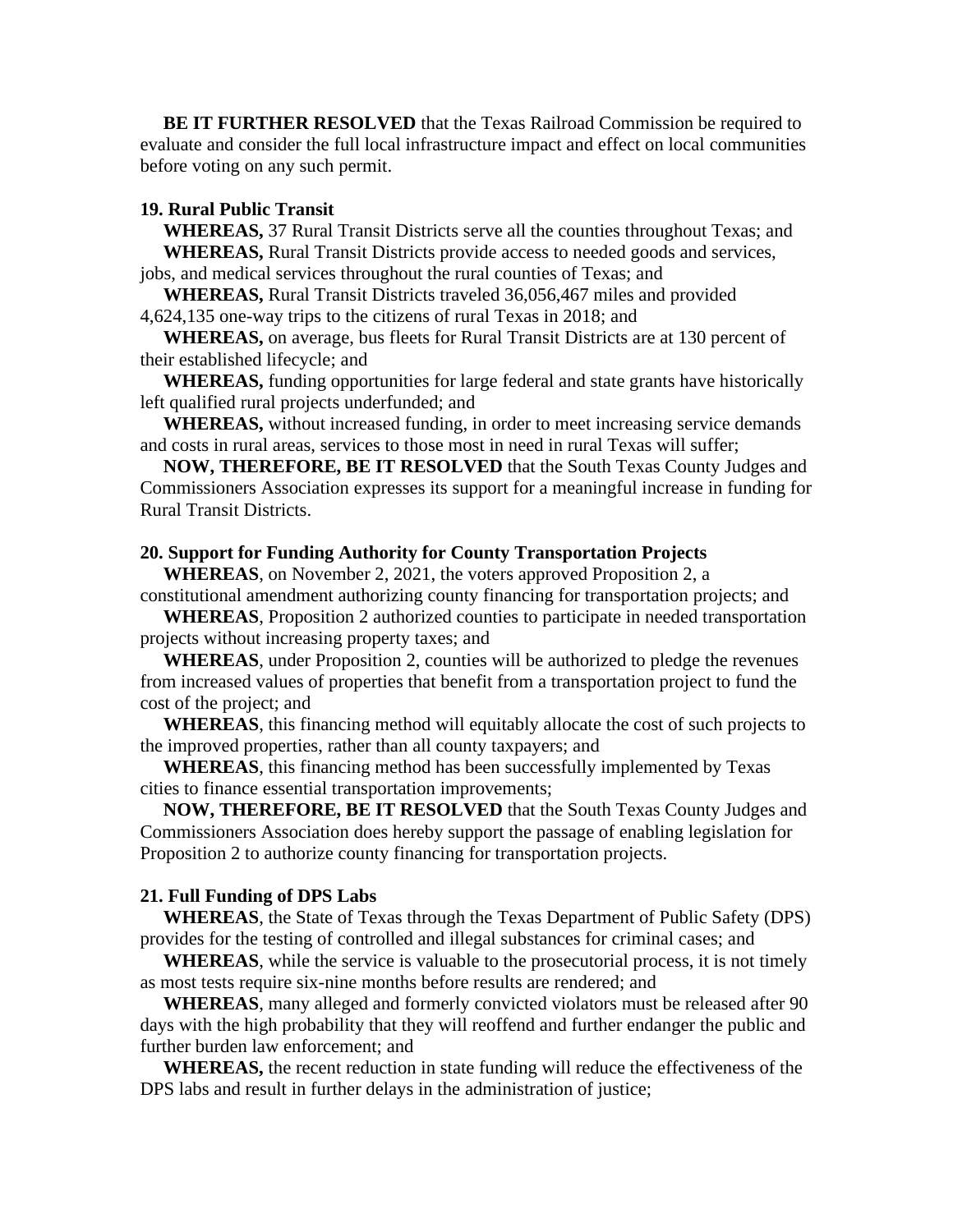**NOW, THEREFORE, BE IT RESOLVED** that the South Texas County Judges and Commissioners Association requests full funding, staffing, and equipping of the DPS labs to return results in the required legal time to serve justice.

# **22. County Homestead Exemption**

 **WHEREAS,** the current constitutional provisions limit the ability of counties to a percentage of the appraised value of homesteads; and

 **WHEREAS,** the current limitations prevent the adoption of a homestead exemption to provide greater benefit to lower-priced properties; and

 **WHEREAS,** additional discretion should be granted to counties to determine the homestead exemption;

 **NOW, THEREFORE, BE IT RESOLVED** that the South Texas County Judges and Commissioners Association requests that a constitutional amendment be adopted to allow counties to grant discretionary homestead exemptions based upon a dollar amount of the taxable value of the property.

# **23. Texas Department of Criminal Justice Inmates**

 **WHEREAS,** currently counties are required to hold inmates who have been committed to the Texas Department of Criminal Justice (TDCJ) for up to 45 days; and

 **WHEREAS,** TDCJ has failed to timely accept its inmates during the COVID-19 epidemic, forcing this additional expense on county taxpayers; and

 **WHEREAS,** counties are required to hold parolees who are awaiting a revocation hearing before the TDCJ Parole Board; and

 **WHEREAS,** TDCJ does not provide adequate transportation of its inmates from county jails to its facilities; and

 **WHEREAS,** the cost to county taxpayers for the failure of the State of Texas to meet its responsibilities for state inmates is over \$100 million per year;

 **NOW, THEREFORE, BE IT RESOLVED** that the South Texas County Judges and Commissioners Association requests that the State of Texas fully reimburse counties for all costs incurred for the confinement and transport of TDCJ inmates.

## **24. Optional County Road and Bridge Fee**

 **WHEREAS,** the current maximum county optional road and bridge fee has been frozen at \$10 since 1991; and

 **WHEREAS,** the cost of construction and maintenance of the county road system has increased tremendously in recent years; and

 **WHEREAS,** as the population of Texas continues to grow, the need for efficient county transportation systems will increase;

 **NOW, THEREFORE, BE IT RESOLVED** that the South Texas County Judges and Commissioners Association requests that the maximum county optional road and bridge fee be raised to \$20 per vehicle.

#### **25. Voting Machine Costs**

 **WHEREAS,** the Federal Help America Vote Act requires that counties provide an electronic voting system at each voting location; and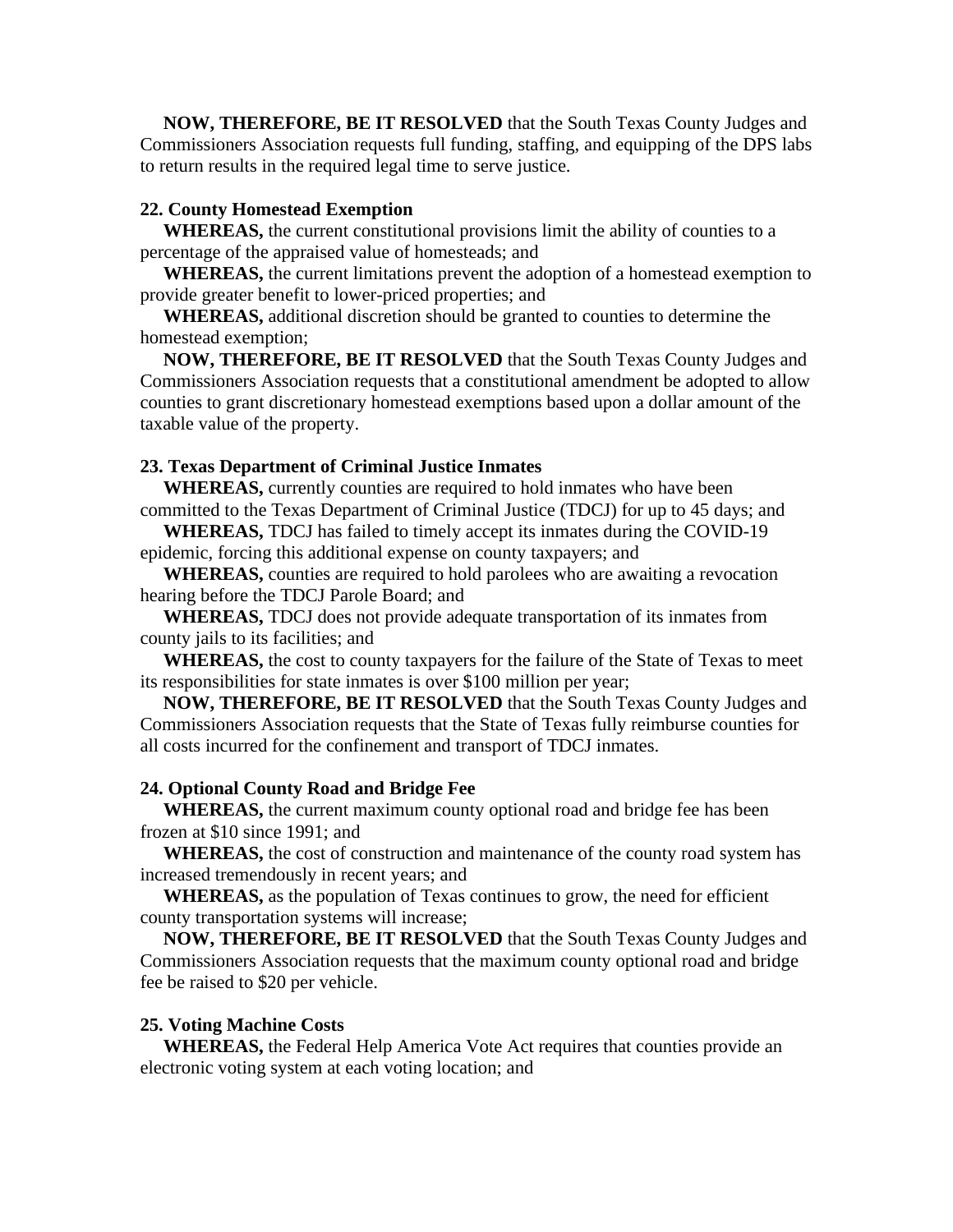**WHEREAS,** the current voting systems have serious security and maintenance issues; and

 **WHEREAS,** replacement of these systems will require a great expenditure of public funds; and

 **WHEREAS,** the purchase, programming of, and maintenance of these systems are state and federal responsibilities; and

 WHEREAS, the legislature has now required that all voting machines produce an auditable "paper trail" but appropriated insufficient funds for this cost;

 **NOW, THEREFORE, BE IT RESOLVED** that the South Texas County Judges and Commissioners Association requests full funding from the federal and state government for the replacement of all voting systems, programming, and maintenance.

#### **26. Limitations on Registered Sex Offenders in Counties**

 **WHEREAS,** home rule municipalities have the authority by ordinance to provide for the public safety of their citizens to restrict a registered sex offender from going in, on, or within a specified distance of a child safety zone in the municipality; and

 **WHEREAS,** general law municipalities now have the authority with the passage of H.B. 1111, enacted by the 85th Texas Legislature, effective September 1, 2017, to provide for the public safety of their citizens to restrict a registered sex offender from going in, on, or within a specified distance of a child safety zone in the municipality; and

 **WHEREAS,** Texas counties should also be able to provide for the public safety of their citizens living outside the boundaries of any municipality by restricting a registered sex offender from going in, on, or within a specified distance of a child safety zone in the county; and

 **WHEREAS,** no current statute authorizes a Texas county to enact an ordinance or order establishing a "Child Safety Zone" and restricting a registered sex offender from going in, on, or within a specified distance of a child safety zone in the county; and

 **WHEREAS,** legislation is necessary to authorize counties to enact an ordinance or order to provide public safety for its citizens by placing limitations on registered sex offenders in the county;

 **NOW, THEREFORE, BE IT RESOLVED** that the South Texas County Judges and Commissioners Association respectfully requests that the Texas Legislature pass legislation providing Texas counties the authority to enact an ordinance or order regarding limitations on registered sex offenders in counties.

#### **27. Opposition to Efforts to Prohibit County Legislative Communications**

 **WHEREAS,** certain legislative proposals would prohibit the use of county funds to retain experts, consultants, and lobbyists to influence legislation, pay dues to associations that influence legislation, and to reimburse county officials for influencing legislation; and

 **WHEREAS,** any bills that would prohibit the use of county funds would effectively silence the voice of local officials and prevent effective communication and representation of their citizens and taxpayers; and

 **WHEREAS,** county officials require the ability to collectively develop and express their positions and information through associations; and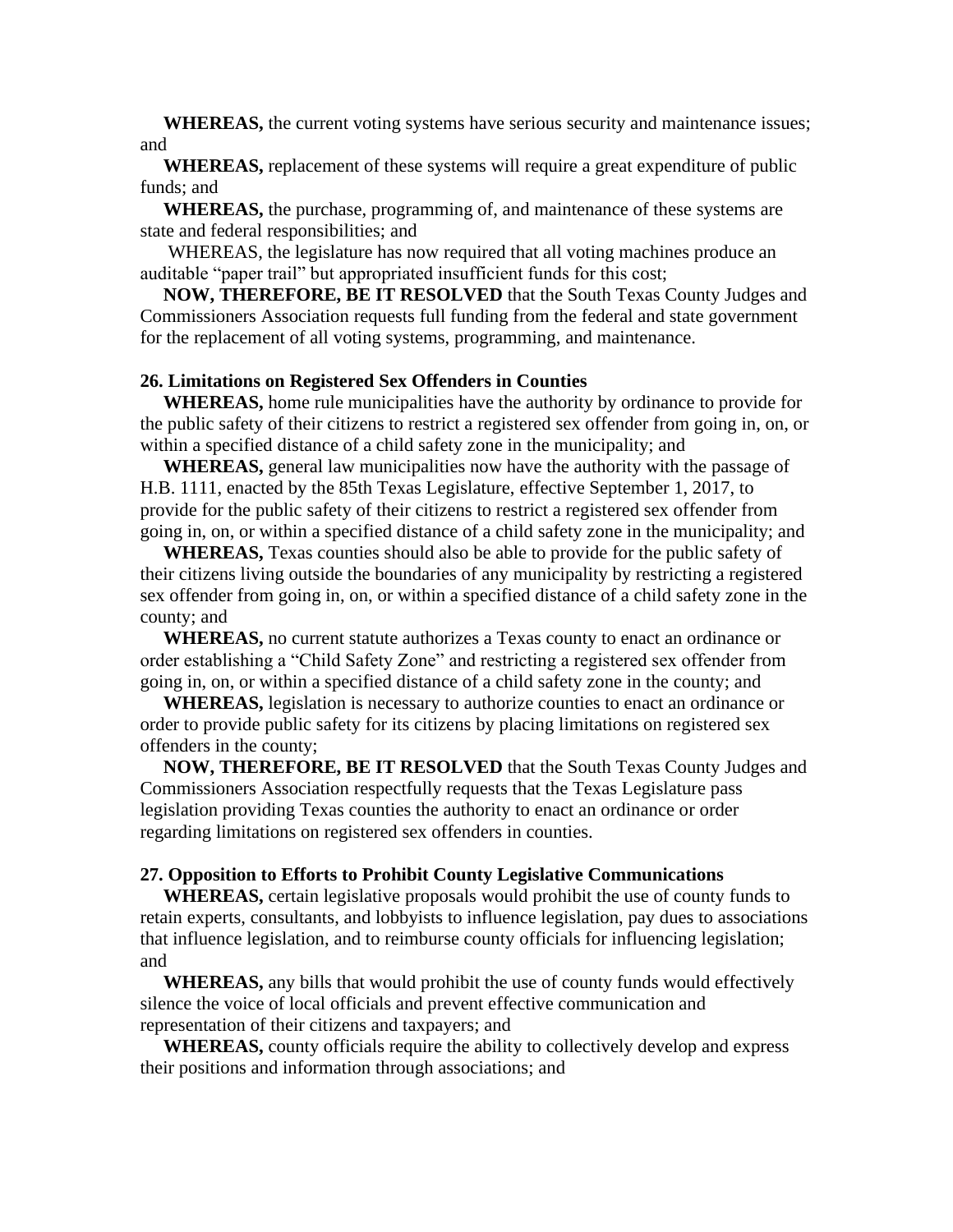**WHEREAS,** the inability to retain experienced representation before the federal and state legislative bodies and agencies would place our communities at a distinct disadvantage in efforts to obtain and retain federal and state projects and military bases; and

 **WHEREAS,** smaller counties especially need to be able to combine their resources to efficiently and effectively present their unique issues to state and federal government; and

 **WHEREAS,** requiring elected officials to personally expend personal resources to present the views of their citizens would impose an extreme hardship upon these public servants; and

 **WHEREAS,** such prohibition would stifle the basic tenets of democracy and open government;

 **NOW, THEREFORE, BE IT RESOLVED** that the South Texas County Judges and Commissioners Association does hereby express its opposition to any legislation that attempts to silence the combined voices of the county officials of this state.

#### **28. Damage to County Roads by Oil and Gas Activity**

 **WHEREAS**, counties impacted by oil and gas activity experience significant and costly damages to the county road system; and

 **WHEREAS,** the Texas Legislature has created the County Transportation Infrastructure Fund (CTIF) which has received two appropriations from the state revenues; and

 **WHEREAS,** local tax revenue must be appropriated to repair the damages when the CTIF grant appropriation is insufficient; and

 **WHEREAS,** the 86th Texas Legislature enacted Senate Bill 2 which restricts property tax revenue growth and provides for a local referendum on property tax increases; and

 **WHEREAS,** the needs of the oil and gas industry may not be met and public safety may deteriorate if local elections for tax revenue increases are vetoed by local taxpayers;

 **NOW, THEREFORE, BE IT RESOLVED** that the South Texas County Judges and Commissioners Association hereby requests that the Texas Legislature relieve local taxpayers of the burden of repairing county roads damaged by oil and gas activity by enacting a permanent statewide funding solution for repairing the damage to county roads caused by oil and gas activity.

#### **29. County Land Use Authority**

**WHEREAS,** counties have no significant land use authority; and

 **WHEREAS,** substandard and obnoxious development can reduce the value and investment of adjacent property owners; and

 **WHEREAS,** counties should have a limited ability to protect the current homeowners; and

 **WHEREAS,** appropriate development is inhibited and discouraged by substandard and inappropriate development;

 **NOW, THEREFORE, BE IT RESOLVED** that the South Texas County Judges and Commissioners Association requests that the Texas Legislature grant limited, local option authority to Texas counties to ensure more compatible development within the county to protect our landowners and prevent overuse of natural resources.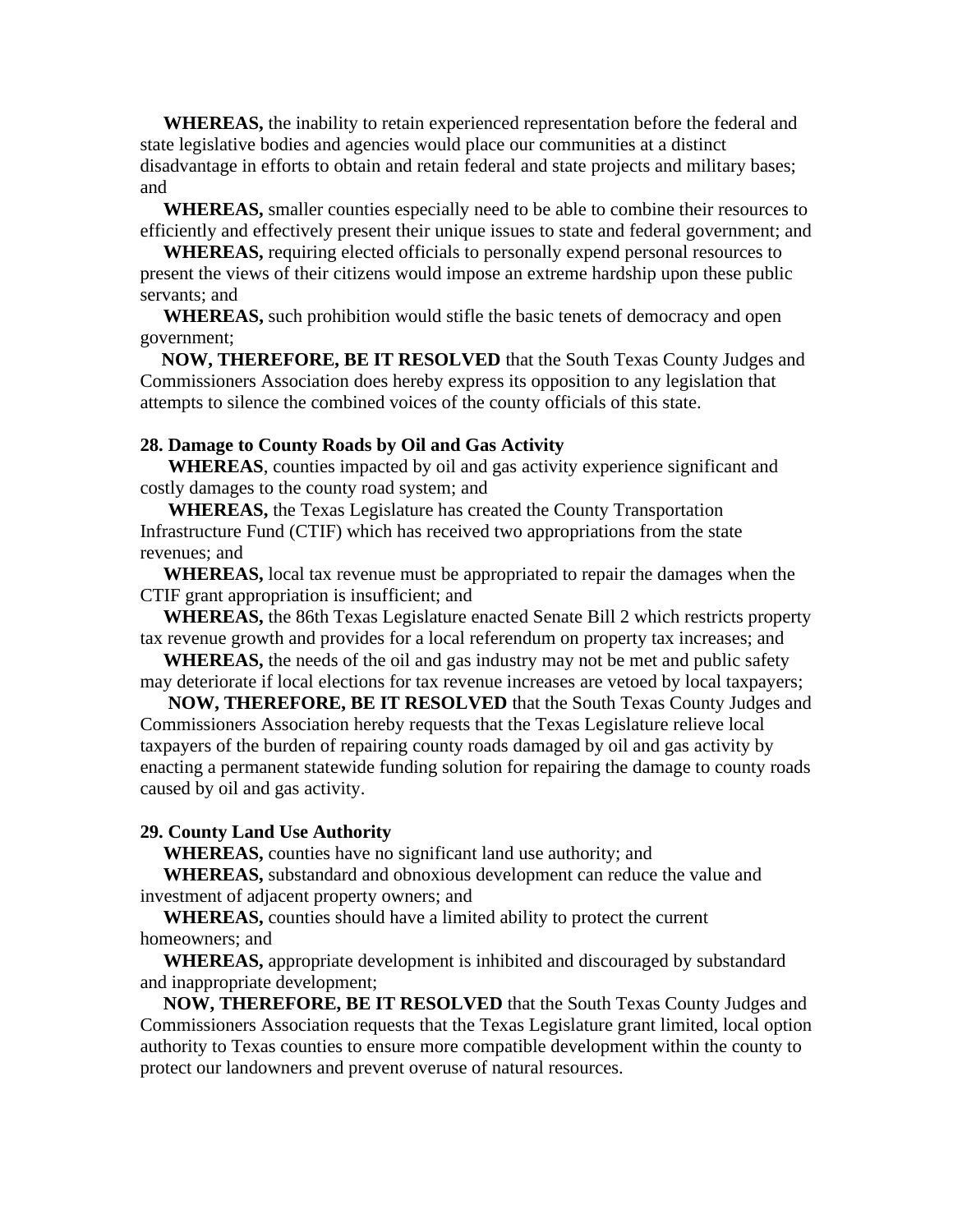# *South Texas County Judges and Commissioners Association 2022 Resolutions Committee*

Comal County Commissioner Jen Crownover, Chair DeWitt County Judge Daryl Fowler Hays County Commissioner Walt Smith McMullen County Judge James Teal Victoria County Judge Ben Zeller

**In addition to the above-adopted resolutions, the South Texas County Judges and Commissioners Association Resolutions Committee requests that the following items be recommended for future study and consideration.**

- 1. State funding to fully implement all state recommendations for adequate school security.
- 2. State funding to meet county cost of transport, autopsy, and disposition of dead bodies.
- 3. Maintain local control and recovery of cost of reproduction of clerk's digitized records and e-filing.
- 4. Require vehicles to reduce speed and/or yield a traffic lane to county road and bridge vehicles and equipment.
- 5. Require Commissioners Court representation on Regional Water Planning Groups.
- 6. Request legislation to require state reimbursement for court-appointed attorneys in child protective services cases.
- 7. Restore full funding for the Texas Historic Courthouse Preservation Grant Program.
- 8. State funding for all state special elections.
- 9. Additional funding for sales tax support on fireworks dedicated for local use.
- 10. More local authority on the regulation of fireworks.
- 11. Additional county authority over vehicle inspection and licensing procedures.
- 12. Local retention of asset forfeiture funds.
- 13. Prohibit abuse of the Public Information Act by excessive and burdensome requests.
- 14. Support and restore county authority to regulate all county buildings and property.
- 15. Support an exemption from state motor fuel taxes for county equipment and vehicles.
- 16. Support full state funding for lost revenue from disabled veterans and surviving spouses exemption.
- 17. Review of the equity of ad valorem tax exemptions, tax rate calculation, and the property appraisal process to facilitate a more equitable tax system.
- 18. Allow the county to retain the child protection and family preservation fees for distribution to family and child agencies unless the city requests its distribution.
- 19. Allow for the return of the 2 percent fireworks sales tax to the county to distribute to its volunteer fire departments.
- 20. Broaden the use of the Texas Forest Service insurance fund to assist Volunteer Fire Departments with equipment and buildings.